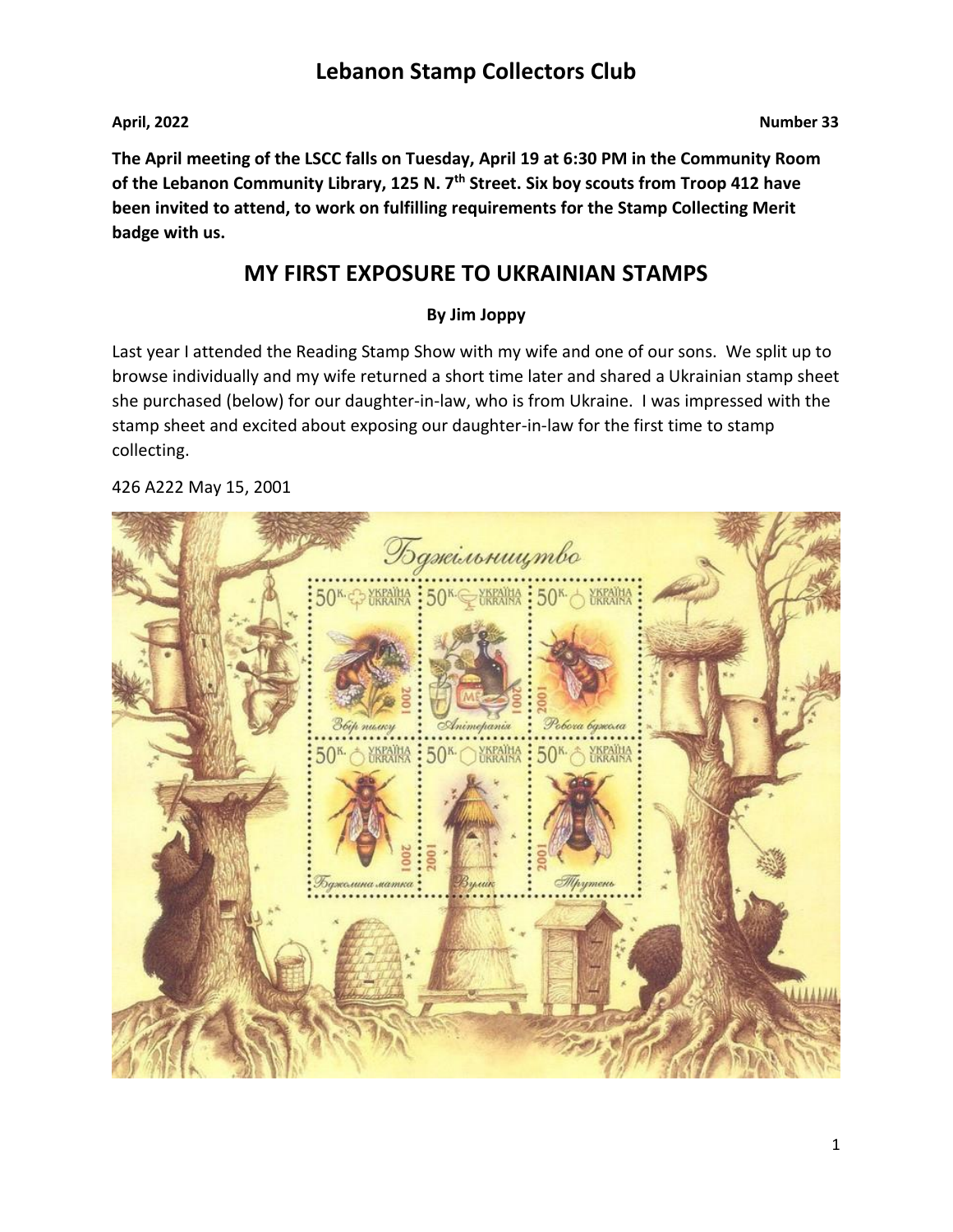My wife and I departed the stamp show, and our son returned home and gave the stamp sheet to his wife, who was so impressed that she returned to the Reading Stamp Show with my son and purchased all of the Ukrainian stamps from one of the dealers.

I educated my daughter-in-law on the stamp collecting process and she now has 119 Ukrainian stamps neatly arranged in her stamp book. Due to the current situation in Ukraine I felt compelled to share this story, and the following articles by Linn's Stamp News regarding Ukrainian Philately.

#### **Current events in Ukraine make postal history: Mar 11, 2022, 11 AM**

[https://www.linns.com/news/world-stamps-postal-history/current-events-in-ukraine-make](https://www.linns.com/news/world-stamps-postal-history/current-events-in-ukraine-make-postal-history)[postal-history](https://www.linns.com/news/world-stamps-postal-history/current-events-in-ukraine-make-postal-history)

**Ukraine asks UPU for philatelic sanctions on Russia: March 24, 2022, 9 AM** 

[https://www.linns.com/news/world-stamps-postal-history/ukraine-asks-upu-for-philatelic](https://www.linns.com/news/world-stamps-postal-history/ukraine-asks-upu-for-philatelic-sanctions-on-russia)[sanctions-on-russia](https://www.linns.com/news/world-stamps-postal-history/ukraine-asks-upu-for-philatelic-sanctions-on-russia)

**Ukraine asks for stamp designs to illustrate its resolve: Mar 2, 2022, 11 AM** 

[https://www.linns.com/news/world-stamps-postal-history/ukraine-asks-for-stamp-designs-to](https://www.linns.com/news/world-stamps-postal-history/ukraine-asks-for-stamp-designs-to-illustrate-its-resolve)[illustrate-its-resolve](https://www.linns.com/news/world-stamps-postal-history/ukraine-asks-for-stamp-designs-to-illustrate-its-resolve)

**Winner in Ukraine stamp-design contest sends Russia a message: Mar 14, 2022, 1 PM** 

[https://www.linns.com/news/world-stamps-postal-history/winner-in-ukraine-stamp-design](https://www.linns.com/news/world-stamps-postal-history/winner-in-ukraine-stamp-design-contest-sends-russia-a-message)[contest-sends-russia-a-message](https://www.linns.com/news/world-stamps-postal-history/winner-in-ukraine-stamp-design-contest-sends-russia-a-message)

**Ukrainians deliver a message to Russia with submission in stamp-design contest: Mar 9, 2022, 4 PM**

[https://www.linns.com/news/world-stamps-postal-history/ukrainians-deliver-a-message-to](https://www.linns.com/news/world-stamps-postal-history/ukrainians-deliver-a-message-to-russia-with-submission-in-stamp-design-contest)[russia-with-submission-in-stamp-design-contest](https://www.linns.com/news/world-stamps-postal-history/ukrainians-deliver-a-message-to-russia-with-submission-in-stamp-design-contest)

#### **A recent history of Ukraine through its stamps: May 3, 2021, 3 AM**

<https://www.linns.com/news/world-stamps-postal-history/ukraine-s-history-in-stamps.html>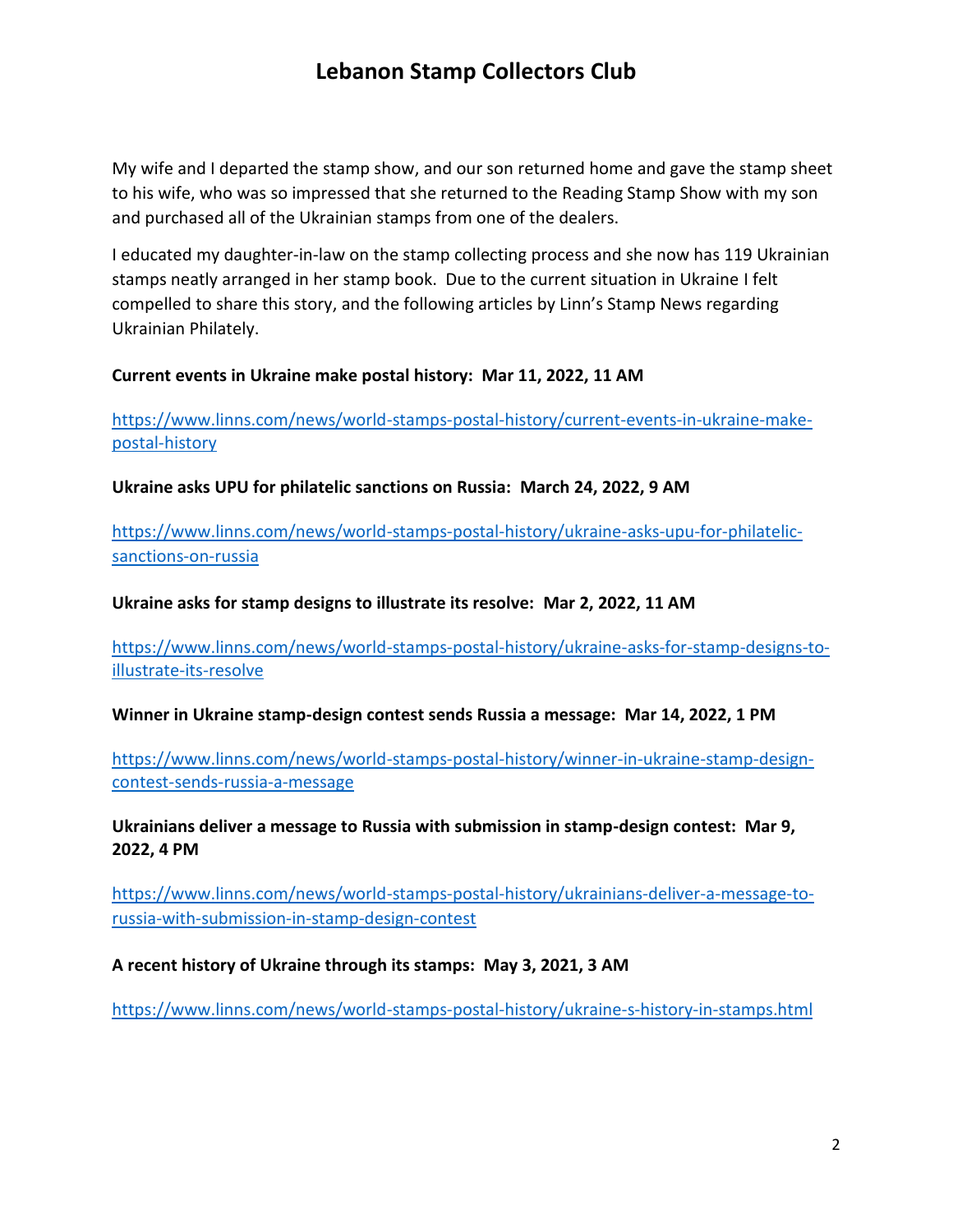## **The March LSCC meeting**

Four members of the club were able to attend the meeting last month at the library. During the discussion at the beginning of the meeting, Dick told us about a research trip that he and Hal took, which yielded the discovery of several interesting, early pieces of postal history from Lebanon, Lititz, and other places in Lancaster County.

Joe Duke provided the program, which featured his interesting and impressive collection of stamps with inverted centers. Dick was able to see Joe's collection for the first time, and while he has inverts from all over the world, we learned that his favorite inverted issues come from Panama.

For the April meeting, I have invited six boy scouts who are working on their stamp collecting merit badge to attend, along with their leaders. They may fulfill one of the requirements just by attending our meeting, and will have the opportunity to work on others from the list, all the while learning from us more experienced collectors. If you'd like to acquaint yourself with the current requirements for the merit badge, here are some links to the badge's requirements: [Stamp Collecting Merit Badge \(usscouts.org\)](http://www.usscouts.org/usscouts/mb/mb108.asp) (list), [Microsoft Word -](http://www.usscouts.org/mb/worksheets/Stamp-Collecting.pdf) Stamp-[Collecting.docx \(usscouts.org\)](http://www.usscouts.org/mb/worksheets/Stamp-Collecting.pdf) (worksheet) – Scott Ney

## **1905 RL Polk Directory of Lebanon City and County**

The next directory in my chronology of Lebanon County directories is my earliest edition of the Polk Directory. This edition marks the end of directories published periodically by various and sundry printing establishments. While there continued to be smaller directories issued by companies other than Polk, the R.L. Polk Company established their dominance in the industry early in the 20<sup>th</sup> Century, and typically issued an updated Lebanon City and County directory every two years.

A synopsis of the contents of the 1905 Polk directory includes a general index, an advertiser's index, and a list of places and local administrative departments. The graphic appeal of the ads, which possessed a certain degree of "Victorian charm" in the directories of the 19<sup>th</sup> century, has morphed into a more simple, and practical, format.

Of course, the residential listings for Lebanon and other county localities comprises the bulk of the content. It's a very useful resource for postal historians who enjoy knowing a little bit about the people that their covers were addressed to. – Scott Ney

## **Collecting, an act of devotion and creation**

Hip-hop artist and filmmaker Ahmir Questlove Thompson is not a stamp collector, but he's a kindred spirit to many of us. His recent essay in the *New York Times* distills the essence of why many of us collect. "A collection starts as a protest against the passage of time and ends as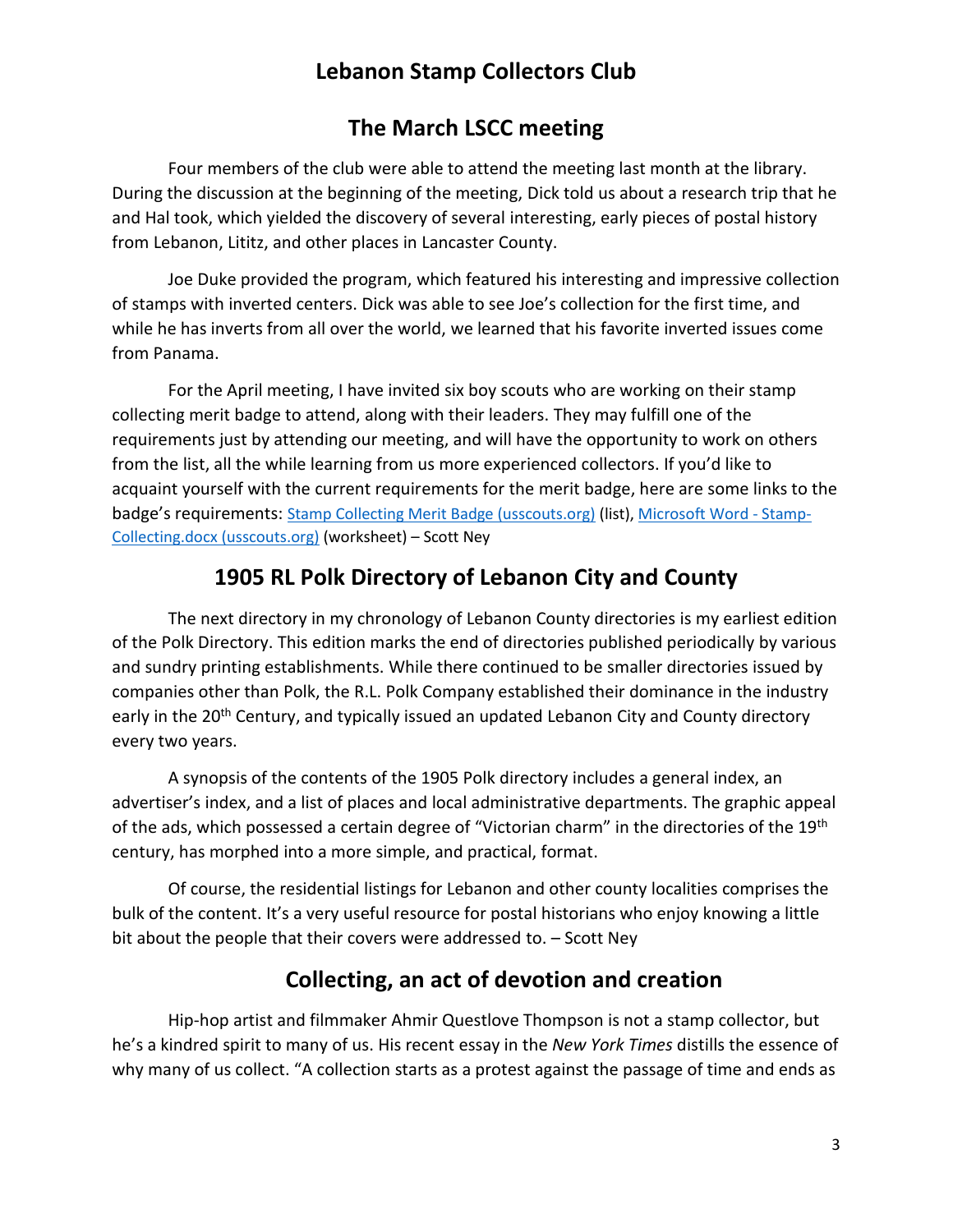a celebration of it. My collection sprang up like seeds in a flower bed, and I can only guess at the first seeds based on the flowers I see now."

We may collect different things for different reasons, but one common thread many of us share is our desire to build a collection that reflects our interests and our personalities. "I have shelves and shelves of albums, eight-tracks and cassette tapes. The music they contain matters to me. The formats themselves stir memories. While music is the heart of my collection, all pop culture is fair game, from toys to books to visual art to jerseys to sneakers."

Mr. Thompson goes on to say that "the objects went from being the possessions of a collector to a collection. . . . When there are enough things, organized with some sense of chronology, they tell a story about the past. They tell us why the past matters." – Scott Ney

[Opinion | Questlove: My Collection Is an Act of Devotion, and Creation -](https://www.nytimes.com/2022/03/25/opinion/questlove-inspiration-collection.html?campaign_id=39&emc=edit_ty_20220328&instance_id=56912&nl=opinion-today®i_id=76354597&segment_id=86767&te=1&user_id=76c8d96c3f215debc9a444844cca4bc7) The New York Times [\(nytimes.com\)](https://www.nytimes.com/2022/03/25/opinion/questlove-inspiration-collection.html?campaign_id=39&emc=edit_ty_20220328&instance_id=56912&nl=opinion-today®i_id=76354597&segment_id=86767&te=1&user_id=76c8d96c3f215debc9a444844cca4bc7)

# **A visit from the Postman**



t1 PA Department of Education Retweeted Franconia Elementary @SASD Franconia · Mar 22 Mr. Hess, our friendly postal worker stopped in for a visit! He shared about his special and important role in our community. #USPostal 4



My wife shared this Tweet from Franconia Elementary School in Souderton, PA, about a visit from the postman! I love it. Recently, a friend of mine asked me why I spent the money on a stamp to drop a note in the mail that I could have emailed, texted, or given to him when I saw him again later in the week. The answer to that is, because of postal workers like Mr. Hess. Fifty-eight cents to mail a letter remains a great bargain, even if its destination is just a few miles across the county. – Scott Ney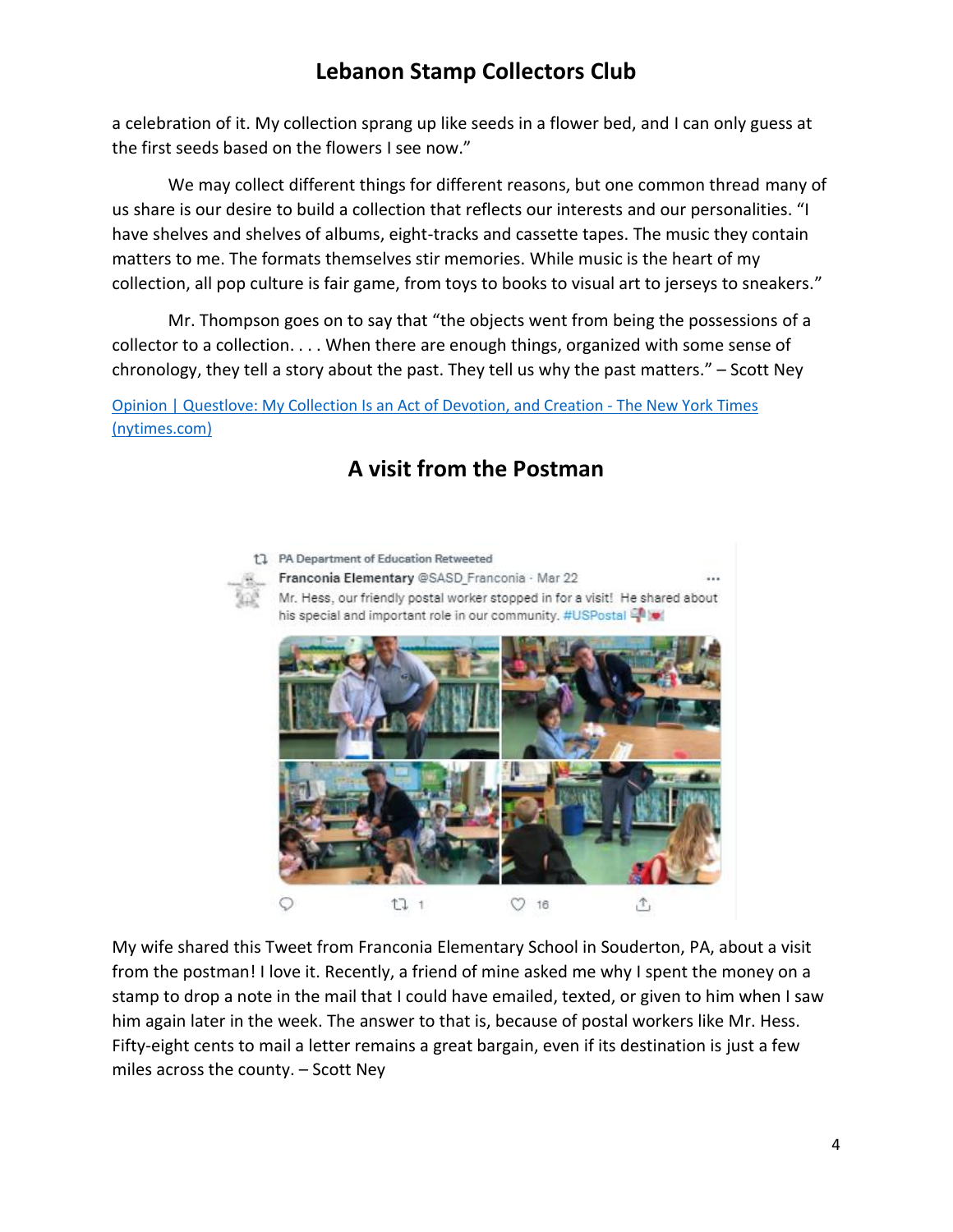## **Calendar of Events**

### **Courtesy of the PSLC**

We are planning to hold **Virtual Bi-Monthly Meetings** until further notice, which shall begin promptly at 6:30 PM and run for ~90 minutes via Zoom video conferencing. For details to attend these meetings please contact [Paul Petersen](mailto:pcpetersen@comcast.net) via email (pcpetersen@comcast.net) or call +1 (717) 299-5640. We usually hold a brief business meeting led by President DiComo, followed by our keynote speaker(s) and a Show & Tell, where Members & Guests can share in a few minutes their favorite stamp, cover, or other philatelic item(s) and take a question or two. We look forward to seeing you! And it is never too late to start planning ahead – speakers are requested.



April 13: *The Joys of Postal History and Philately*, by Bill Schultz.

Tonight's speaker, Bill Schultz has provided a presentation each April to PSLC for over a decade. This year he will digitally display and review some of his most interesting and sometimes scarce (rare) postal history and philatelic items. He will explain each one and how they came to his attention. For example. Pictured is a 16 September 1790 cover from Philadelphia to New York City, and the rate was based on the 1788 act of Congress prior to the 1792 U.S.P.O.



April 27: *A Thematic Collection on the International Geophysical Year, 1957-58*, by Rob Sternberg. The International Geophysical Year (1957-1958) was a historically significant cooperative enterprise involving thousands of scientists from sixty-seven nations. A great variety of experiments and measurements were made on, above, and below the Earth's surface to better understand the planet we live on. The first artificial satellites were launched as part of the IGY, and there were coordinated and extensive scientific studies of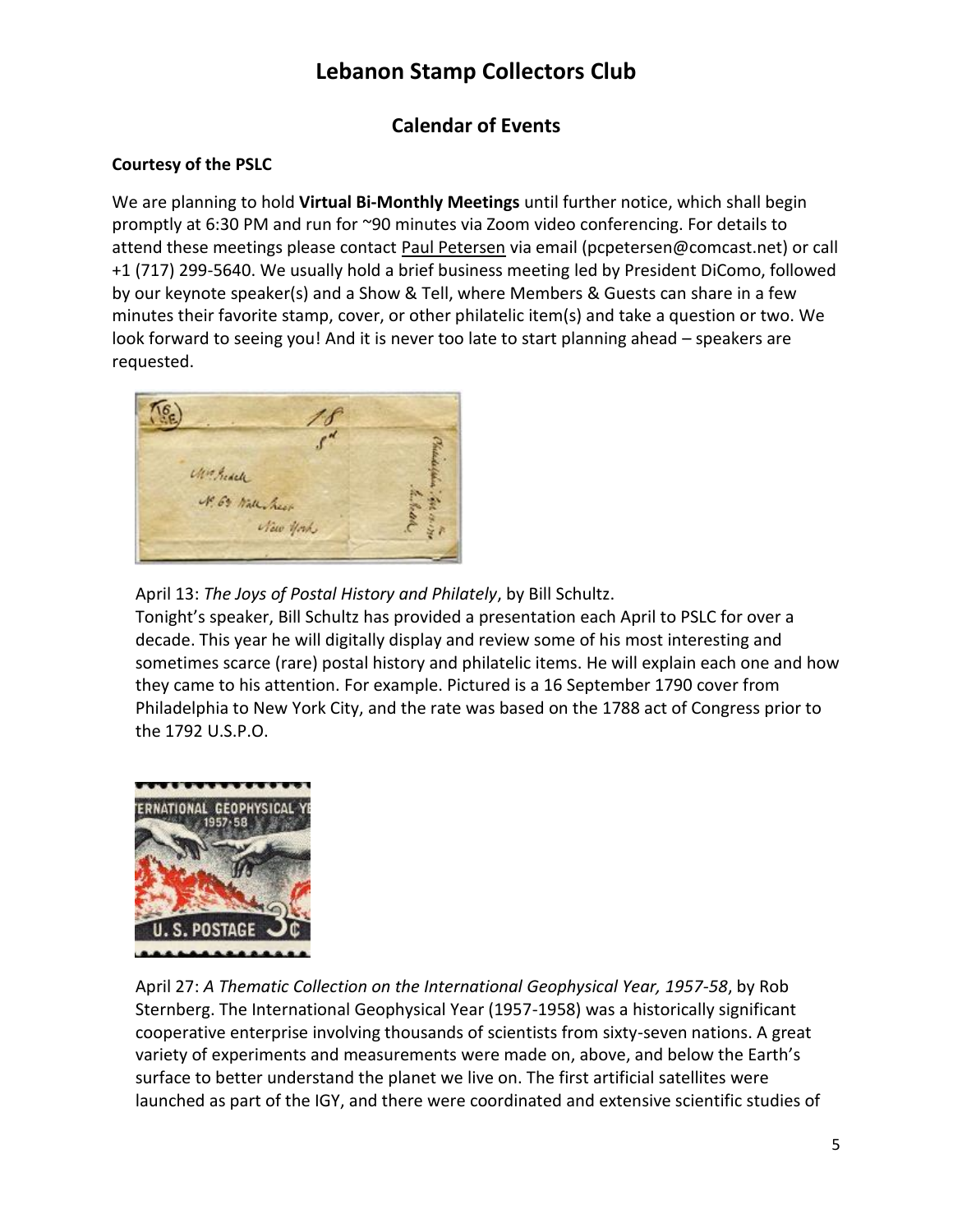Antarctica and the Arctic. Geophysicist Rob Sternberg will tell the story of the IGY through stamps, covers, and other related ephemera and memorabilia.

May 11: *Christmas Seal Collecting: Special Interests*, by Stanley Jones



 May 25: *Stamps and Postal History of Tibet*, by Alan Warren. A journey through the postal documentation of this strange country, beginning with pre-stamp mail of the 19th century. Stops along the way include the British presence, the brief Chinese occupation in the early 1900s and their stamps, the British-Indian post offices, the three native stamp issues of Tibet, back of the book issues, and the literature of Tibet philately. The material extends up to the 1950s when Communist China took over Tibet's postal services. Some of the Tibet rarities will be shown as well as examples from interesting correspondences including Francis Younghusband, Sven Hedin, and Major Bailey.

**Please note, LANCOPEX 2022 is cancelled – but in its place, we have another Some Sunday Stamp Show at the Lancaster Farm and Home Center (1383 Arcadia Road, Lancaster, 17601). The one day show runs from 10 AM to 4 PM on April 30.**

May 15: **Member Outdoor Bourse** at Freedom Memorial Park, Millersville, PA. A time to meet & greet, arrange & settle your private treaties with other members, and enjoy the time with friends in a safe environment.